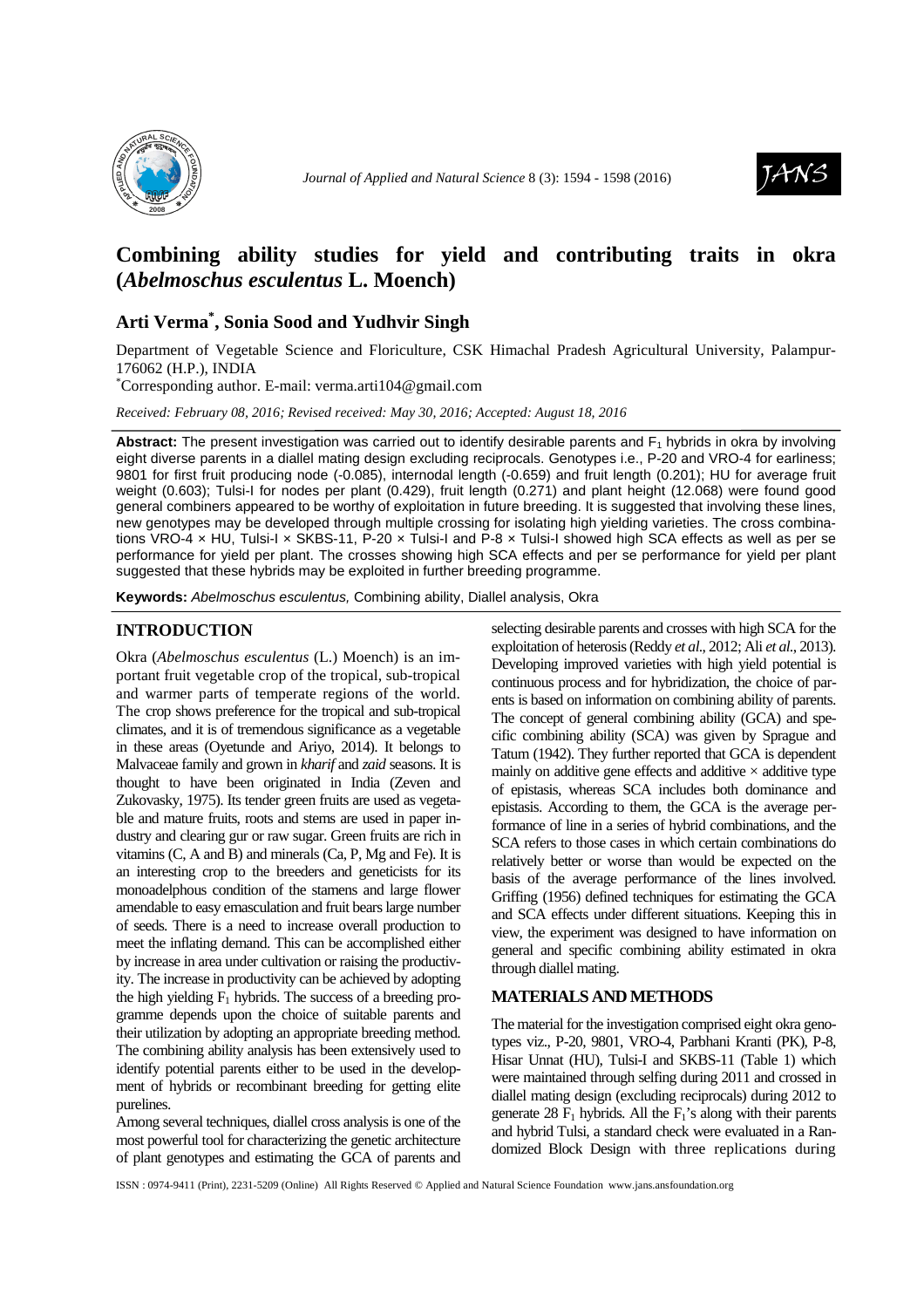summer-rainy season of 2013 at Experimental Farm of the Department of Vegetable Science and Floriculture, CSKHPKV, Palampur. The field is located at 32° 6' N latitude, 76° 3' E longitude and 1290.8 m altitude. The crop was raised in three rows of 2.5m length with inter and intra row spacing of 45cm and 15cm, respectively. The observations were recorded on five competitive plants in each entry and replication for the parameters *viz*., days to 50% flowering, days to first picking, first fruit producing node, nodes per plant, internodal length (cm), average fruit weight (g), plant height (cm), harvest duration (days), fruits per plant and fruit yield per plant (g). For the parameters *viz*., fruit length (cm) and fruit diameter (cm), a random sample of five fruits/entry/ replication was drawn from fourth and eighth pickings. The combining ability analysis was computed by method II (parents plus one set of crosses but no reciprocals), Model I (fixed effect Model) as described by Griffing (1956).

#### **RESULTS AND DISCUSSION**

**Analysis of variance for combining ability for quantitative traits in okra:** The analysis of variance for combining ability effects was carried out for all the twelve attributes in  $F_1$  generation and the results are presented in Table 2. The mean square due to general combining ability (GCA) were found significant ( $P \leq 0.05$ ) for all the traits, except for fruits per plant and fruit yield per plant, while mean square due to specific combining ability (SCA) were significant for most of the traits with few exceptions, *viz*., average fruit weight and harvest duration. The significant

results indicated the presence of additive and non-additive gene action in the inheritance of various traits. Involvement of both additive and non-additive components of heritable variance was also reported by Reddy *et al*., (2012) for number of branches per plant, internodal length, days to 50% flowering, first flowering node, first fruiting node, fruit length, fruit width, fruit weight, total number of fruits per plant, number of marketable fruits per plant, total yield per plant, marketable yield per plant and YVMV infestation on fruits and Bhatt *et al*., (2015) for days to first flowering, days to first picking, plant height, number of nodes per plant, length of internode, number of primary branches per plant, stem girth, fruit girth, fruit weight, number of fruits per plant and fruit yield per plant.

**Estimates of combining ability effects for quantitative traits in okra:** General combining ability (GCA) studies have successfully led to making choice of suitable parents (Table 3). All the parents exhibited variable results for combining ability as no single parent exhibited significant ( $P \leq$ 0.05) GCA effects for all the traits. Genotype VRO-4 showed the highest GCA effects for days to 50% flowering, days to first picking, internodal length and harvest duration. It was observed that the parents P-20 for days to 50% flowering and fruit diameter; P-8 for first fruit producing node; HU for average fruit weight and Tulsi-I for nodes per plant, fruit length and plant height showed the highest general combining ability effects. The parent 9801 was good general combiner for first fruit producing node, internodal length and fruit length. Sig-

**Table 1.** Sources and characteristics of eight parental lines of okra (*A. esculentus* ) used in half-diallel at Palampur, India.

| S. No. | <b>Parents</b>       | <b>Fruit colour</b> | <b>Plant height</b> | <b>Source</b>            |
|--------|----------------------|---------------------|---------------------|--------------------------|
|        | $P-20$               | Dark green          | Tall                | CSKHPKV, Palampur, India |
|        | 9801                 | Dark green          | Dwarf               | CSKHPKV, Palampur, India |
| 3.     | VRO-4                | Green               | Dwarf               | IIVR, Varanasi, India    |
| 4.     | Parbhani Kranti (PK) | Dark green          | Tall                | MAU, Parbhani, India     |
|        | P-8                  | Green               | Tall                | PAU, Ludhiana, India     |
| -6.    | Hisar Unnat (HU)     | Dark green          | Medium tall         | CCS HAU, Hisar, India    |
|        | Tulsi-I              | Green               | Tall                | CSKHPKV, Palampur, India |
|        | SKBS-11              | Green               | Tall                | SKUAST, Srinagar, India  |

|  | <b>Table 2.</b> Analysis of variance for combining ability for quantitative traits in okra. |  |  |
|--|---------------------------------------------------------------------------------------------|--|--|
|  |                                                                                             |  |  |

|                  |                            |               | Mean sum of square |            |              |
|------------------|----------------------------|---------------|--------------------|------------|--------------|
| S. No.           | <b>Traits</b>              | <b>Source</b> | <b>GCA</b>         | <b>SCA</b> | <b>Error</b> |
|                  |                            | df            | 7                  | 28         | 70           |
| 1.               | Days to 50 % flowering     |               | $6.825*$           | $2.732*$   | 0.892        |
| 2.               | Days to first picking      |               | 9.474*             | 2.848*     | 1.313        |
| 3.               | First fruit producing node |               | $0.278*$           | $0.040*$   | 0.021        |
| $\overline{4}$ . | Nodes per plant            |               | $0.873*$           | $1.011*$   | 0.341        |
| 5.               | Internodal length (cm)     |               | 3.499*             | $0.761*$   | 0.115        |
| 6.               | Fruit length (cm)          |               | $0.512*$           | $0.266*$   | 0.110        |
| 7.               | Fruit diameter (cm)        |               | $2.655*$           | 0.883*     | 0.300        |
| 8.               | Average fruit weight $(g)$ |               | $1.453*$           | 0.522      | 0.356        |
| 9.               | Plant height (cm)          |               | 744.936*           | 281.754*   | 62.676       |
| 10.              | Harvest duration (days)    |               | 14.422*            | 3.889      | 3.153        |
| 11.              | Fruits per plant           |               | 0.633              | $1.692*$   | 0.386        |
| 12.              | Fruit yield per plant (g)  |               | 124.085            | 686.900*   | 178.912      |

\*Significant at 5% level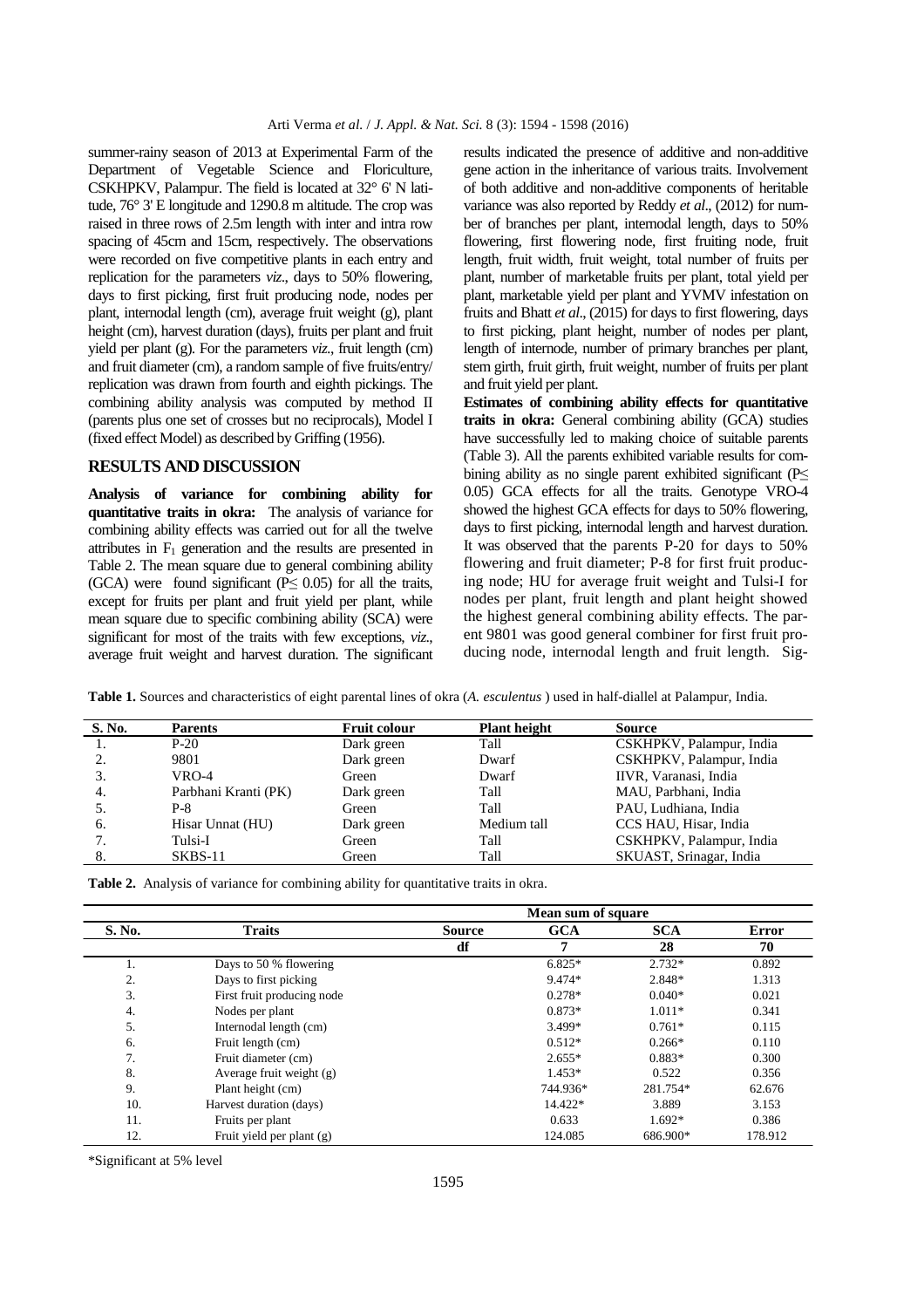|        |               |                   |           | <b>Table 3.</b> Estimates of general combining ability (GCA) effects of parents for quantitative traits in okra |           |                           |                      |           |                                                |               |                                         |                        |                           |
|--------|---------------|-------------------|-----------|-----------------------------------------------------------------------------------------------------------------|-----------|---------------------------|----------------------|-----------|------------------------------------------------|---------------|-----------------------------------------|------------------------|---------------------------|
|        | S.No. Parents | flowering picking |           | Days to 50% Days to first First fruit produc- Nodes per<br>ing node                                             | plant     | length (cm)<br>Internodal | length (cm) ter (cm) |           | Fruit Fruit diame- Average fruit<br>weight (g) | $\widehat{E}$ | Plant height Harvest duration<br>(days) | <b>Fruits</b><br>plant | Fruit yield/<br>plant (g) |
|        | $P-20$        | $-1.175*$         | $-1.124*$ | $-0.098*$                                                                                                       | $0.354*$  | $-0.058$                  | $-0.094$             | $-0.098*$ | $-0.247$                                       | 2.778         | 1.578*                                  | 0.257                  | 1.201                     |
| نہ<br> | 9801          | 0.092             | $-0.304$  | $385*$<br>$-0.0$                                                                                                | $-0.133$  | $-0.659*$                 | $0.201*$             | 0.029     | 0.026                                          | $-10.406*$    | $-0.075$                                | 0.007                  | 0.414                     |
| S.     | VRO-4         | $-1.175*$         | $-1.297*$ | $35*$<br>$-0.1$                                                                                                 | 0.044     | $-0.960*$                 | 0.064                | $0.058*$  | $-0.011$                                       | $-12.543*$    | 1.705*                                  | 0.291                  | 5.014                     |
|        | PK            | 0.058             | 0.322     | $-0.095*$                                                                                                       | 0.081     | 0.148                     | 0.088                | 0.024     | $-0.478*$                                      | 2.764         | $-0.568$                                | 0.291                  | $-0.829$                  |
| n      | $P-8$         | $-0.008$          | $-0.291$  | $38*$<br>$-0.1$                                                                                                 | $-0.096$  | $-0.129$                  | 0.106                | $-0.001$  | $-0.327$                                       | $-2.803$      | 0.522                                   | $-0.076$               | $-5.086$                  |
| Ö      | $\Xi$         | 0.392             | 0.546     | 0.045                                                                                                           | $-0.473*$ | $0.280*$                  | $0.392*$             | $0.045*$  | $0.603*$                                       | $-0.933$      | $-0.835$                                | $-0.209$               | 3.028                     |
| 7.     | Tulsi-I       | $1.225*$          | $1.706*$  | $0.278*$                                                                                                        | $0.429*$  | $0.577*$                  | $0.271*$             | $-0.045*$ | $-0.067$                                       | $12.608*$     | $-1.752*$                               | $-0.279$               | 4.819                     |
| ∞      | SKBS-11       | $0.592*$          | 0.443     | $0.228*$                                                                                                        | $-0.208$  | $0.801*$                  | $-0.243*$            | $-0.012$  | $0.502*$                                       | 8.534*        | $-0.575$                                | $-0.283$               | 1.077                     |
|        | $SE(gj)$ ±    | 0.279             | 0.339     | 0.043                                                                                                           | 0.173     | 0.100                     | 0.098                | 0.016     | 0.176                                          | 2.342         | 0.525                                   | 0.184                  | 3.957                     |
|        | $SE(g-ej)$ ±  | 0.422             | 0.512     | 0.064                                                                                                           | 0.261     | 0.151                     | 0.149                | 0.025     | 0.267                                          | 3.541         | 0.794                                   | 0.278                  | 5.982                     |
|        | 8             | 0.557             | 0.676     | 0.085                                                                                                           | 0.344     | 0.200                     | 0.196                | 0.032     | 0.352                                          | 4.671         | 1.048                                   | 0.367                  | 7.891                     |

**Table 3.** Estimates of general combining ability (GCA) effects of parents for quantitative traits in olera.

nificant GCA effects for days to first flowering, internodal length, number of fruiting nodes and fruit length in okra were reported by Reddy *et al*., (2012), Kumar *et al*., (2014) and Bhatt *et al*., (2015).

Additive parental effects, as measured by GCA effects are of great practical use to the breeders whereas nonallelic interactions are impracticable and cannot be manipulated. On the basis of present study, it can be recommended to include the parents P-20, 9801, VRO-4 and HU for all the possible matings for selecting desirable transgressive segregants. An overall study of GCA revealed that none of parent was good combiner for all characters under investigation (Singh *et al*., 2012; Kumar *et al*., 2014 and Bhatt *et al*., 2015), which is due to the different genetic make up of the parents included in the study.

Specific combining ability effects represent dominance and epistatic component of variation which are nonfixable and hence, SCA studies would not contribute to the improvement in self-pollinated crops except in cases where commercial exploitation of heterosis is feasible. However, in the production of homozygous lines breeder's interest usually rests upon transgressive segregation shown in the crosses. The specific combining ability effects of crosses are presented in Table 4. It was observed that no single cross could reveal significant ( $P\leq$ 0.05) SCA for all the traits. In the present study, out of twenty eight cross-combinations  $P-20 \times PK$  (good  $\times$  average) for days to 50% flowering; VRO-4  $\times$  HU (good  $\times$ average) for days to first picking;  $P-20 \times SKBS-11$  (good  $\times$  poor) for first fruit producing node; VRO-4  $\times$  HU (average  $\times$  poor) for nodes per plant; P-20  $\times$  SKBS-11 (average  $\times$  poor) for internodal length; P-20  $\times$  P-8 (average  $\times$  average) for fruit length; P-8  $\times$  Tulsi-I (average  $\times$  good) for fruit diameter; HU  $\times$  Tulsi-I (good)  $\times$  average) for average fruit weight; VRO-4  $\times$  HU (poor  $\times$ average) for plant height; VRO-4  $\times$  HU (good  $\times$  average) for harvest duration; VRO-4  $\times$  HU (average  $\times$  average) for fruits per plant and fruit yield per plant displayed highest significant specific combining ability effects.

Majority of the cross-combinations exhibiting desirable SCA effects, had atleast one of the parent as good or average general combiner. Similar views had also been shared by Kumar *et al*., (2005) and Singh *et al.,* (2012). The present findings reveal that it is not necessary that parents having higher estimates of GCA effects would also give higher estimates of SCA effects. Sometimes specific interaction effects (most likely complimentary) in poor  $\times$  poor crosses may perform better than good  $\times$  good, good  $\times$  poor and average  $\times$  poor combinations because of the prevalence of high magnitude of non-additive component for the superiority of pertinent cross-combinations. In case of crosscombination,  $HU \times SKBS-11$  (internodal length) although the significant SCA effect was observed but, this hybrid had both the parents as poor general combiners. This observation corroborate the observations of Kumar and Pathania, (2011) and Singh *et al.*, (2012) who reported in okra that the supe-

\*Significant at 5% level

\*Significant at 5% level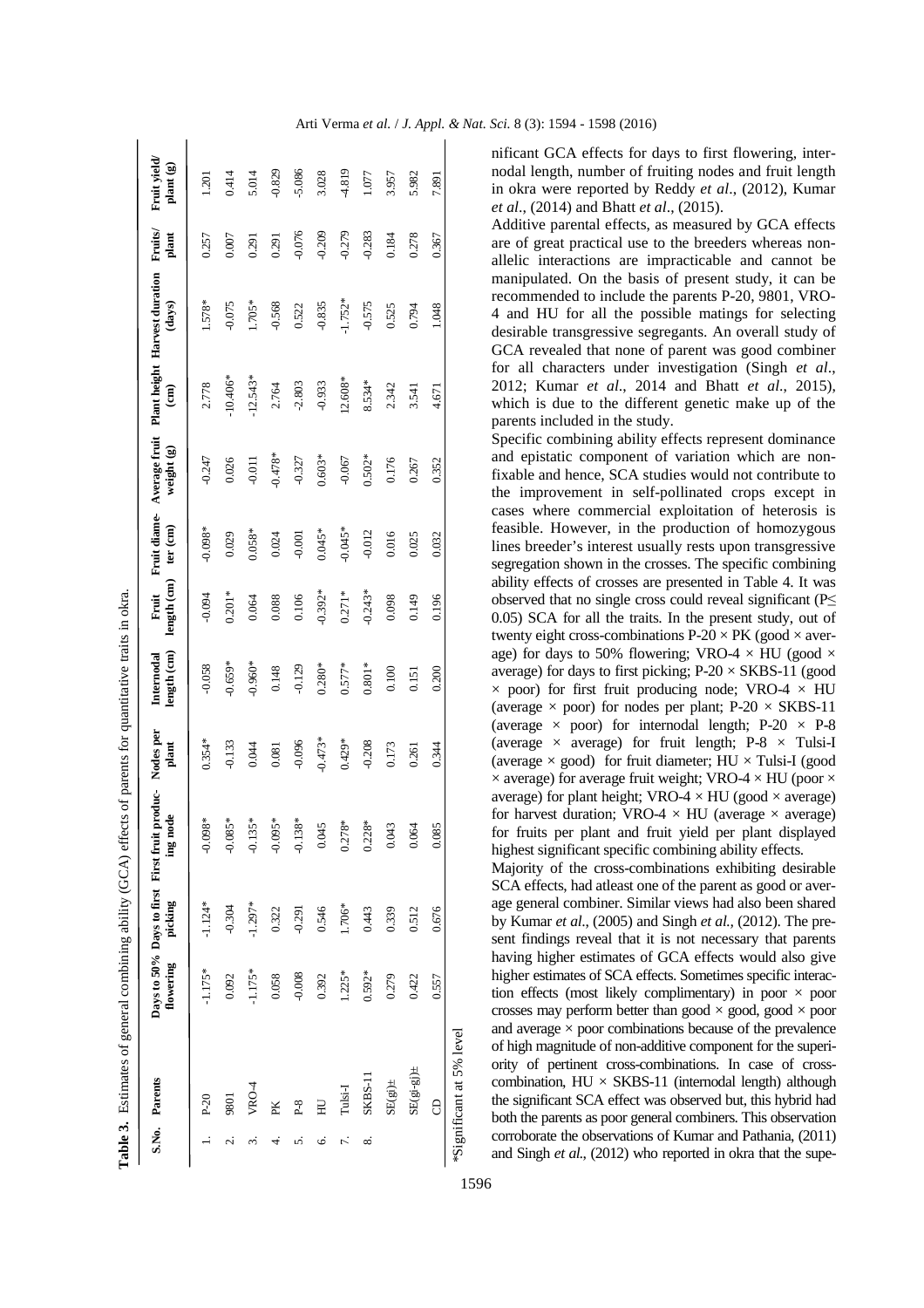| Hybrids                       | 50% flow-<br>Days to<br>ering                                    | Days to<br>picking<br>first | produc-<br>ing node<br>First<br>fruit | Nodes<br>per plant | $\begin{array}{l} \text{deg} \\ \text{length} \\ \text{1} & \begin{array}{c} 0.755 \\ -0.755 \\ -0.755 \\ -0.753 \\ -0.754 \\ -0.754 \\ -0.754 \\ -0.754 \\ -0.754 \\ -0.754 \\ -0.754 \\ -0.754 \\ -0.754 \\ -0.754 \\ -0.754 \\ -0.754 \\ -0.754 \\ -0.754 \\ -0.754 \\ -0.754 \\ -0.754 \\ -0.754 \\ -0.754 \\ -0.754 \\ -0.754 \\ -0.754 \\ -0.754$<br>nter- | Fuit<br>ength<br>ength                                                                                                                                                                                                                                                                                                          | Fruit<br>diame-<br>er (cm) | Plant<br>height<br>(cm) | Harvest<br>luration<br>(days) | <b>Truits</b> | Fruit<br>yield/<br>plant (g) |
|-------------------------------|------------------------------------------------------------------|-----------------------------|---------------------------------------|--------------------|------------------------------------------------------------------------------------------------------------------------------------------------------------------------------------------------------------------------------------------------------------------------------------------------------------------------------------------------------------------|---------------------------------------------------------------------------------------------------------------------------------------------------------------------------------------------------------------------------------------------------------------------------------------------------------------------------------|----------------------------|-------------------------|-------------------------------|---------------|------------------------------|
| $P-20 \times 9801$            | $-1.037$                                                         | 0.283                       | $-0.015$                              |                    |                                                                                                                                                                                                                                                                                                                                                                  |                                                                                                                                                                                                                                                                                                                                 |                            |                         |                               |               |                              |
| $P-20 \times VRO-4$           | $-2.104*$                                                        | $.2.790*$                   | $-0.031$                              |                    |                                                                                                                                                                                                                                                                                                                                                                  |                                                                                                                                                                                                                                                                                                                                 |                            |                         |                               |               |                              |
| $P-20 \times PK$              | $-2.670*$                                                        | $-1.477$                    | $-0.138$                              |                    |                                                                                                                                                                                                                                                                                                                                                                  |                                                                                                                                                                                                                                                                                                                                 |                            |                         |                               |               |                              |
| $\text{P-20}\times\text{P-8}$ | $2.063*$                                                         | $1.870\,$                   | $-0.128$                              |                    |                                                                                                                                                                                                                                                                                                                                                                  |                                                                                                                                                                                                                                                                                                                                 |                            |                         |                               |               |                              |
| $P-20 \times HU$              | $-2.337*$                                                        |                             | $0.322*$                              |                    |                                                                                                                                                                                                                                                                                                                                                                  |                                                                                                                                                                                                                                                                                                                                 |                            |                         |                               |               |                              |
| $P-20 \times Tulsi-I$         | 0.163                                                            |                             | $-0.178$                              |                    |                                                                                                                                                                                                                                                                                                                                                                  |                                                                                                                                                                                                                                                                                                                                 |                            |                         |                               |               |                              |
| $P-20 \times SKBS-11$         |                                                                  | $\frac{1.834}{0.940}$       | $-0.361*$                             |                    |                                                                                                                                                                                                                                                                                                                                                                  |                                                                                                                                                                                                                                                                                                                                 |                            |                         |                               |               |                              |
| $9801 \times VRO-4$           | $2.130*$<br>2.630*                                               | 3.390*                      | $0.289*$                              |                    |                                                                                                                                                                                                                                                                                                                                                                  |                                                                                                                                                                                                                                                                                                                                 |                            |                         |                               |               |                              |
| $9801 \times PK$              | $-2.270*$                                                        | $-2.630*$                   | $-0.085$                              |                    |                                                                                                                                                                                                                                                                                                                                                                  |                                                                                                                                                                                                                                                                                                                                 |                            |                         |                               |               |                              |
| $9801\times P-8$              | 0.463<br>1.396                                                   | 0.383<br>0.746              | $-0.175$                              |                    |                                                                                                                                                                                                                                                                                                                                                                  |                                                                                                                                                                                                                                                                                                                                 |                            |                         |                               |               |                              |
| $9801\times\textrm{HU}$       |                                                                  |                             | $-0.025$                              |                    |                                                                                                                                                                                                                                                                                                                                                                  |                                                                                                                                                                                                                                                                                                                                 |                            |                         |                               |               |                              |
| $9801 \times \text{Tulsi-I}$  | $-1.437$<br>$-0.470$                                             | $-2.147*$                   | 0.009                                 |                    |                                                                                                                                                                                                                                                                                                                                                                  |                                                                                                                                                                                                                                                                                                                                 |                            |                         |                               |               |                              |
| $9801 \times \text{SKBS-11}$  |                                                                  | $-0.550$<br>1.763           | $-0.008$                              |                    |                                                                                                                                                                                                                                                                                                                                                                  |                                                                                                                                                                                                                                                                                                                                 |                            |                         |                               |               |                              |
| $VRO-4\times PK$              | 1.996*                                                           |                             | $-0.001$                              |                    |                                                                                                                                                                                                                                                                                                                                                                  |                                                                                                                                                                                                                                                                                                                                 |                            |                         |                               |               |                              |
| $VRO-4 \times P-8$<br>1597    | $0.063$<br>-2.004*                                               | $0.310$<br>$-2.860*$        | $-0.058$                              |                    |                                                                                                                                                                                                                                                                                                                                                                  |                                                                                                                                                                                                                                                                                                                                 |                            |                         |                               |               |                              |
| $VRO-4 \times HU$             |                                                                  |                             | 0.025                                 |                    |                                                                                                                                                                                                                                                                                                                                                                  |                                                                                                                                                                                                                                                                                                                                 |                            |                         |                               |               |                              |
| $VRO-4 \times Tulsi-I$        | $-0.170$                                                         | $-0.554$                    | $-0.208$                              |                    |                                                                                                                                                                                                                                                                                                                                                                  |                                                                                                                                                                                                                                                                                                                                 |                            |                         |                               |               |                              |
| $VRO-4 \times SKB-11$         | $-2.204*$                                                        | $-1.757$                    | 0.042                                 |                    |                                                                                                                                                                                                                                                                                                                                                                  | $\begin{array}{l} \hline 181 \\ 105 \\ 111 \\ 125 \\ 136 \\ 145 \\ 156 \\ 169 \\ 176 \\ 180 \\ 190 \\ 101 \\ 102 \\ 103 \\ 104 \\ 105 \\ 106 \\ 107 \\ 108 \\ 109 \\ 100 \\ 100 \\ 101 \\ 101 \\ 101 \\ 102 \\ 103 \\ 103 \\ 109 \\ 101 \\ 109 \\ 100 \\ 101 \\ 103 \\ 109 \\ 100 \\ 100 \\ 101 \\ 103 \\ 100 \\ 101 \\ 103 \\$ |                            |                         |                               |               |                              |
| $PK \times P-8$               |                                                                  | 1.023                       | $0.369*$                              |                    |                                                                                                                                                                                                                                                                                                                                                                  |                                                                                                                                                                                                                                                                                                                                 |                            |                         |                               |               |                              |
| $PK \times HU$                | $\begin{array}{c} 0.163 \\ -1.237 \\ 0.404 \\ 0.896 \end{array}$ | $-1.480$                    | $-0.181$                              |                    |                                                                                                                                                                                                                                                                                                                                                                  |                                                                                                                                                                                                                                                                                                                                 |                            |                         |                               |               |                              |
| $PK \times Tulsi$ -           |                                                                  | 0.693                       | 0.019                                 |                    |                                                                                                                                                                                                                                                                                                                                                                  |                                                                                                                                                                                                                                                                                                                                 |                            |                         |                               |               |                              |
| $PK \times SKBS-11$           |                                                                  | 1.156                       | $-0.298*$                             |                    |                                                                                                                                                                                                                                                                                                                                                                  |                                                                                                                                                                                                                                                                                                                                 |                            |                         |                               |               |                              |
| $P-8 \times HU$               | 0.496                                                            | 1.000                       | $-0.105$                              |                    |                                                                                                                                                                                                                                                                                                                                                                  |                                                                                                                                                                                                                                                                                                                                 |                            |                         |                               |               |                              |
| $P-8 \times Tulsi-I$          | $-1.004$                                                         | $-1.627$                    | $-0.105$                              |                    |                                                                                                                                                                                                                                                                                                                                                                  |                                                                                                                                                                                                                                                                                                                                 |                            |                         |                               |               |                              |
| $P-8 \times SKBS-1$           | $-2.037*$                                                        | $-2.230*$                   | $-0.155$                              |                    |                                                                                                                                                                                                                                                                                                                                                                  |                                                                                                                                                                                                                                                                                                                                 |                            |                         |                               |               |                              |
| $HU \times Tulsi-I$           | 0.596                                                            | 1.303                       | $-0.188$                              |                    |                                                                                                                                                                                                                                                                                                                                                                  |                                                                                                                                                                                                                                                                                                                                 |                            |                         |                               |               |                              |
| $HU \times SKBS-11$           | 1.563                                                            | 0.533                       | 0.062                                 |                    |                                                                                                                                                                                                                                                                                                                                                                  |                                                                                                                                                                                                                                                                                                                                 |                            |                         |                               |               |                              |
| $Tulsi-I \times SKBS-11$      | 0.063                                                            | $-0.160$                    | 0.162                                 |                    |                                                                                                                                                                                                                                                                                                                                                                  |                                                                                                                                                                                                                                                                                                                                 |                            |                         |                               |               |                              |
| SE (Sij) $\pm$                | 0.856                                                            | 1.039                       | 0.131                                 |                    |                                                                                                                                                                                                                                                                                                                                                                  |                                                                                                                                                                                                                                                                                                                                 |                            |                         |                               |               |                              |
| SE (Sij-Sik) $\pm$            | 1.267                                                            | 1.537                       | 0.193                                 |                    |                                                                                                                                                                                                                                                                                                                                                                  |                                                                                                                                                                                                                                                                                                                                 |                            |                         |                               |               |                              |
| SE (Sij-Skl) $\pm$            | .195                                                             | 1.449                       | 0.182                                 |                    |                                                                                                                                                                                                                                                                                                                                                                  |                                                                                                                                                                                                                                                                                                                                 |                            |                         |                               |               |                              |
| 8                             | .708                                                             | 2.072                       | 0.260                                 |                    |                                                                                                                                                                                                                                                                                                                                                                  |                                                                                                                                                                                                                                                                                                                                 |                            |                         |                               |               |                              |

\*Significant at 5% level

\*Significant at 5% level

Table 4. Estimates of specific combining ability effects (SCA) of crosses in F<sub>1</sub> generation for quantitative tratis in okra. **Table 4.** Estimates of specific combining ability effects (SCA) of crosses in F1 generation for quantitative traits in okra.

Arti Verma *et al.* / *J. Appl. & Nat. Sci.* 8 (3): 1594 - 1598 (2016)